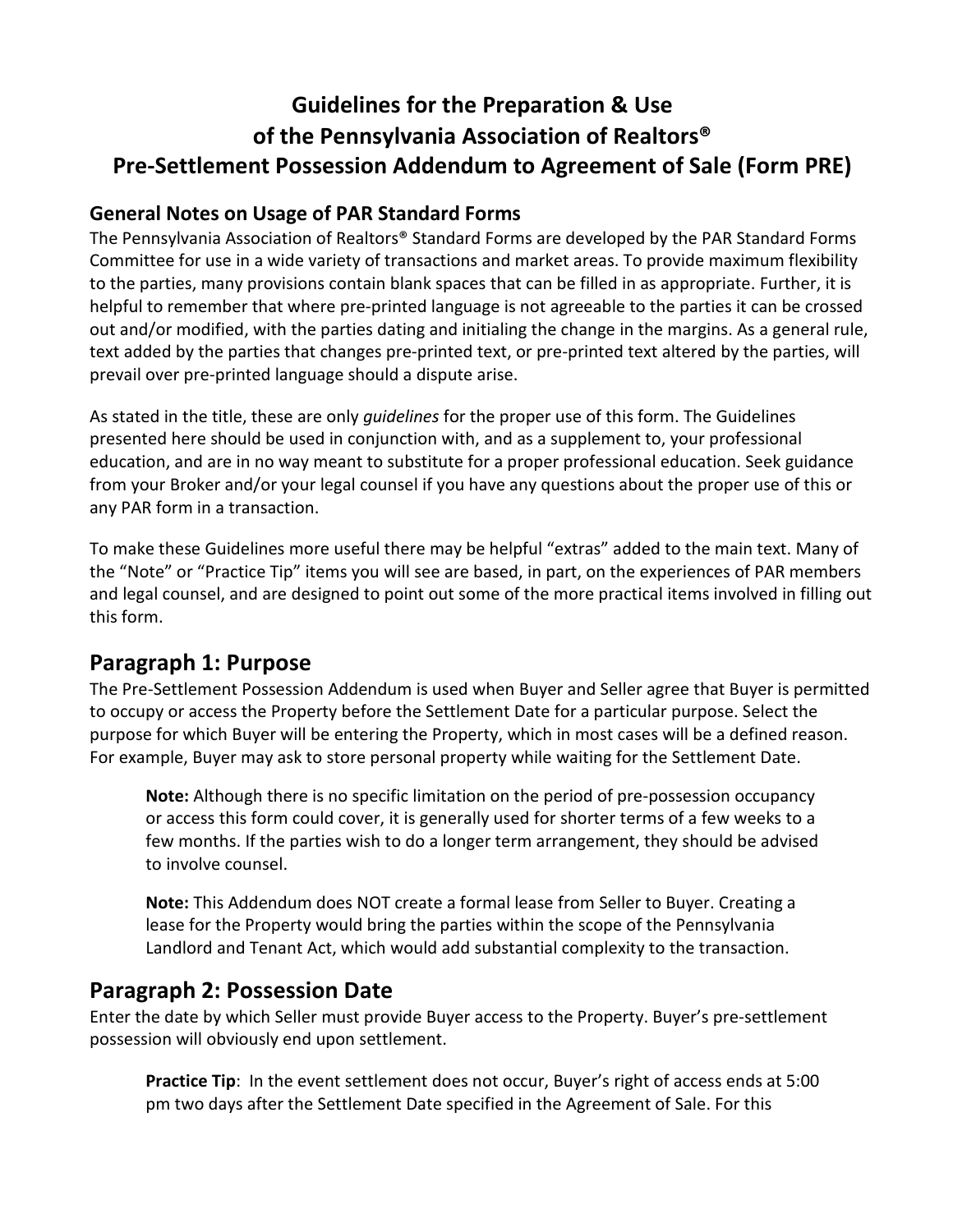reason, make sure a date is listed in the Agreement and not a general description such as "when determined by the mortgage lender."

### **Paragraph 3: Occupancy Fee**

As noted above, this Addendum is NOT intended to be a formal lease between Buyer and Seller. Instead of paying "rent" for the purpose of staying in the home, Buyer is obligated to pay a daily "occupancy fee" to Seller. Enter the amount of the occupancy fee in the line provided. Though the occupancy fee is a *daily* fee, it is paid in monthly installments.

**Note**: This paragraph states that the occupancy fee is to be calculated "from Possession Date until settlement." This means that both the settlement date and the vacating date are counted when calculating the occupancy fee. For example, if the parties sign an Agreement that permits possession on June 30, with settlement to occur on August 31, for an occupancy fee of \$20 per day, then the occupancy period would be 63 days with the first month's total occupancy fee of \$640 for 32 days. The second month's fee would be \$620 for the remaining 31 days.

Unlike the deposits in most transactions, the occupancy fees are not paid to a broker and they are not escrowed. The occupancy fees are paid directly to Seller unless Seller directs otherwise. Because they are paid directly to Seller, any occupancy fees are not subject to the same laws and regulations that cover escrowed funds held by licensees, but may be subject to federal, state and local income tax laws.

### **Paragraph 4: Deposits**

Use this paragraph to establish an additional damage deposit to be paid by Buyer. As with the occupancy fees, this deposit would be paid directly to Seller unless another agreement is reached between the parties. This deposit would be returned to Buyer unless there is damage to the Property (see Paragraph 12(B) for information relating to Buyer default).

**Note**: Since any deposit would be held directly by the seller and not by a licensee, it would not be subject to the same laws and regulations relating to deposits held by licensees. Specifically, if there is a dispute as to how the money should be distributed, Seller is not legally or ethically obligated to put or keep the money in an escrow account until the dispute is settled.

# **Paragraph 5: Property Inspection**

Buyer will inspect the Property within 2 days of when Seller vacates. The purpose of this inspection is to determine whether there is any damage that would cause Seller to be in default of the Agreement or to ensure that the condition of the Property is as expected according to the terms of the Agreement. See Paragraphs 7 & 8 for additional information regarding the physical condition of the Property.

**Practice Tip**: During a normal pre-settlement walkthrough Buyer may simply be focused on confirming that any agreed upon repairs have been completed and making sure that the Property has not significantly deteriorated during the transaction. Because the house will likely be vacant or close to it, Buyer can do a fairly thorough job of assessing the Property without significant effort. A pre-settlement walkthrough in a transaction where Buyer will be occupying the Property may require some additional effort by both parties.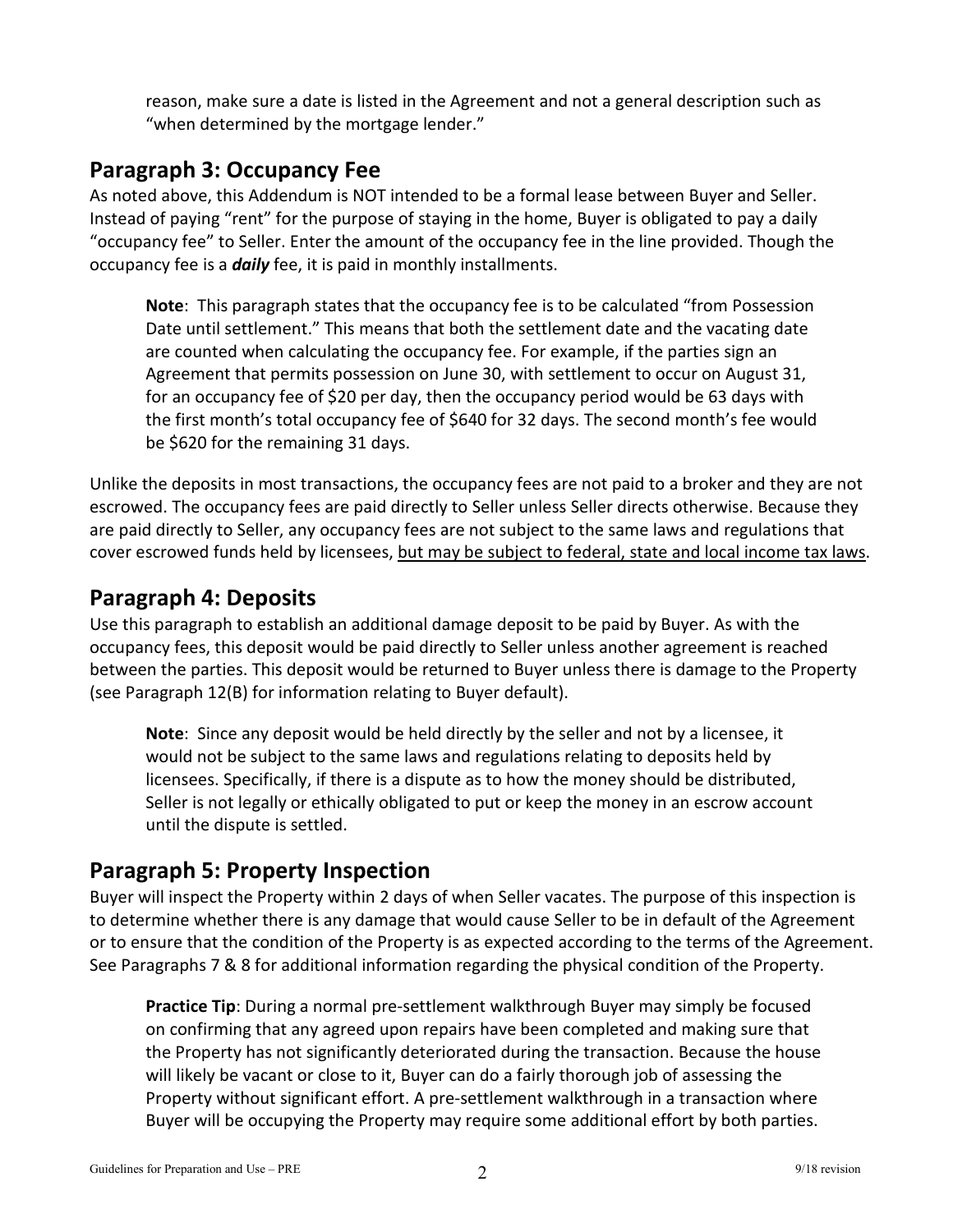Buyers should spend extra time to do a more thorough *assessment* of the condition of the Property. Buyer may want to move furniture to get an idea as to the condition of walls and carpet and may want to take a closer look at the operation of appliances to see what is in working order. Similarly, Buyer should make Seller aware of any issues they see that wouldn't have risen to the level of a disclosable "material defect." For example, if Buyer is aware of holes in the carpets or walls that aren't visible because of how the house is furnished, they would want to inform Seller of these items so Seller won't try to claim that they were caused by Buyer's activities after taking possession.

### **Paragraph 6: Utilities**

Use this section to identify what utilities and costs, if any, will be paid by Buyer. Although the list identifies many of the most common utility and operation costs, there may be others that will be relevant to a particular property. The parties should go through this list carefully and add any items to be paid for by Buyer. Additional items might include heating oil, condominium or homeowner's association fees, cable or satellite TV, parking fees and pest control. If there are any leased items identified in the Agreement of Sale, the parties should also spell out how these lease fees are to be paid.

**Practice Tip**: In this paragraph, days are counted the same way as they are for the occupancy fees – including the day of possession and the day of settlement. If Buyer is responsible for payment of certain utilities, payment can only be made after Seller receives a final bill, which may take several weeks. Buyers should be sure to get Seller's forwarding address to provide this pro-rated billing information. The parties might also consider pre-agreeing to a method of payment involving deductions from Buyer's damage deposit.

### **Paragraph 7: Pets**

The Pets paragraph establishes whether and how Buyer is permitted to keep pets on the Property. All special provisions relating to pets should either be inserted here, or this section should refer to an addendum with specific terms and conditions related to pets.

### **Paragraph 8: Maintenance**

Buyer is required to use care when on the Property and keep the Property in the same general condition, aside from normal wear and tear. If Seller has any rules or conditions of occupancy, they should be attached to the Addendum.

Practice Tip: The longer the buyer is going to remain in the property, the more likely it is that the parties may have to deal with some sort of substantial repair issue. If the buyer will be in the property for several weeks before settlement, the parties should consider adding language that explicitly addresses the question of responsibility for more substantial maintenance issues such as broken appliances or major repairs.

### **Paragraph 9: Changes to the Property**

In this paragraph, Buyer agrees not to make any substantial changes to the Property unless they are agreed to by Seller. These alterations or improvements might take two forms. One would be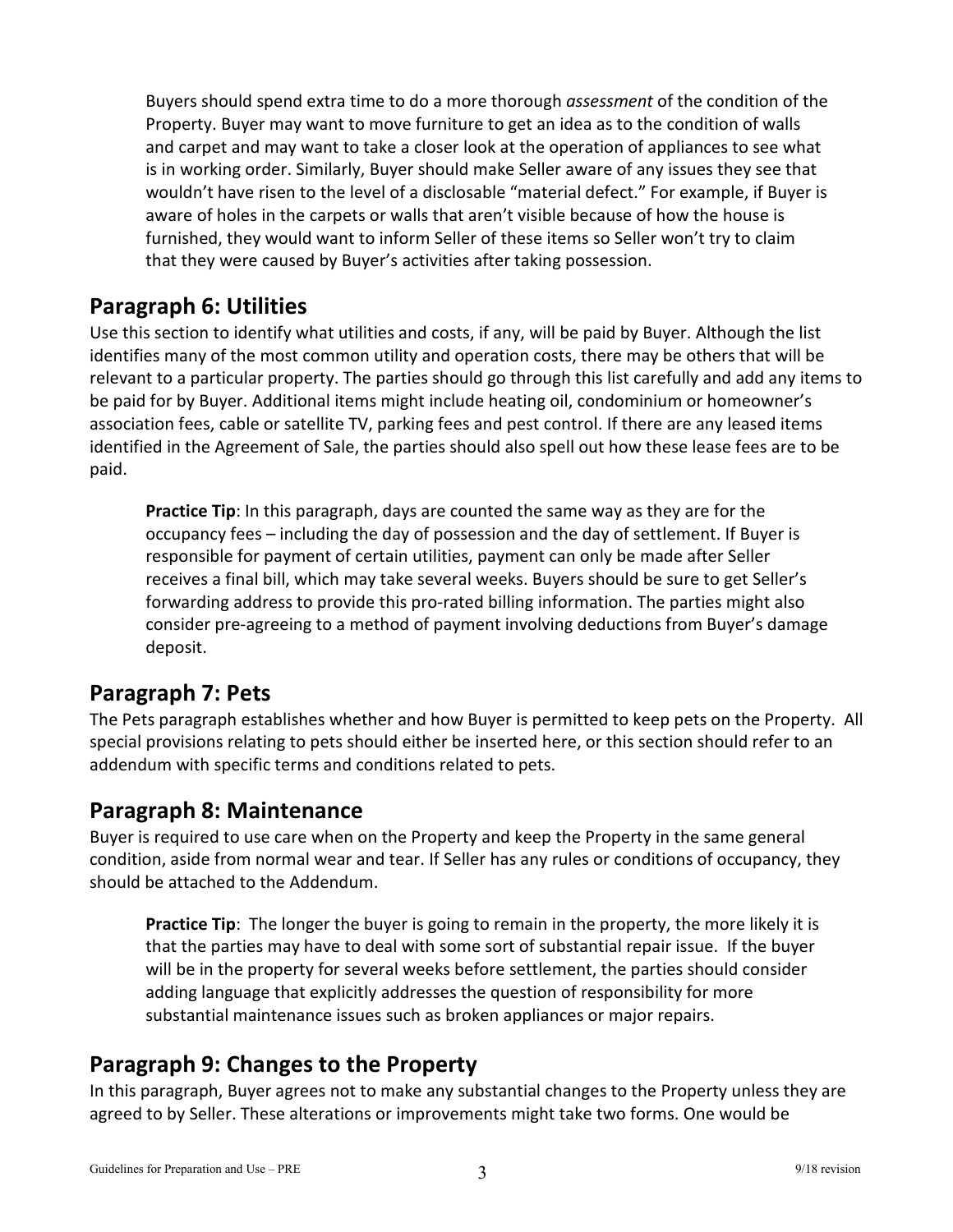alterations that are required by the Agreement of Sale but have not yet been completed. For example, if Seller agreed to have a section of the sidewalk repaired but the repair wasn't completed by the time of settlement, that repair can still be done. The other type of change that is permitted would be one agreed upon by the parties after settlement.

### **Paragraph 10: Property Insurance**

Insurance issues can be some of the most confusing aspects of this sort of arrangement. Where Seller owns the Property but Buyer is living there, both need to be sure that they have properly insured their interests. As noted in the first line of the paragraph, both parties are urged to contact an insurance professional to be sure that they are able to obtain the proper insurance coverage.

If Buyer is physically occupying the Property or storing personal items on the Property, insurance for this personal property is strictly the responsibility of Buyer; any policy maintained by Seller will not cover Buyer's personal property. Subparagraph (B) requires Buyer to obtain coverage on that personal property. Buyer's amount of personal liability and personal property coverage should be disclosed by inserting the policy amount into the blank. Buyer should seek advice from an insurance professional before deciding on a policy amount to be sure that the amount is sufficient to cover the value of Buyer's personal property and potential liability that may be attributed to Buyer's negligence while occupying Seller's property.

**Practice Tip**: Because the seller may not be occupying the property, it is likely that a standard homeowner's policy would not be applicable at the time of settlement. Make sure that the seller fully explains the scenario to the insurance agent, as failure to obtain the correct type of policy may mean that the coverage is void.

# **Paragraph 11: Entry**

Buyer and Seller are agreeing that Seller is permitted to enter the Property at any time with no notice for an emergency, and once a week with at least 24 hours' notice to Buyer. This provision helps protect Seller's interest in the Property without a substantial disruption to Buyer's occupancy. In the event an emergency repair is necessary, or some other emergency presents itself, this provision allows Seller to make entry immediately to take care of the problem. The portion allowing weekly entry lets Seller have reasonable access to the Property, while also allowing for Seller to check the Property for any damage or violations of the rules that were agreed upon.

In order to permit Buyer to gain access to the Property, Seller must provide Buyer with a set of keys or combinations the Buyer will need to accomplish the stated purpose for pre-settlement possession.

# **Paragraph 12: Seller's Default**

Like in the main body of the Agreement, all dates and times are considered to be "of the essence" in this addendum. This means that if a party fails to meet a stated deadline in either the body of the Agreement or the addendum, they may be considered to be in default of the Agreement. In discussing this addendum, it means that Buyer's failure to make a payment of the occupancy fee by the stated date is a default, as is the failure to vacate the Property if settlement does not occur. This paragraph provides for several non-exclusive options for Seller in the event of a Buyer default.

#### **POSSESSION**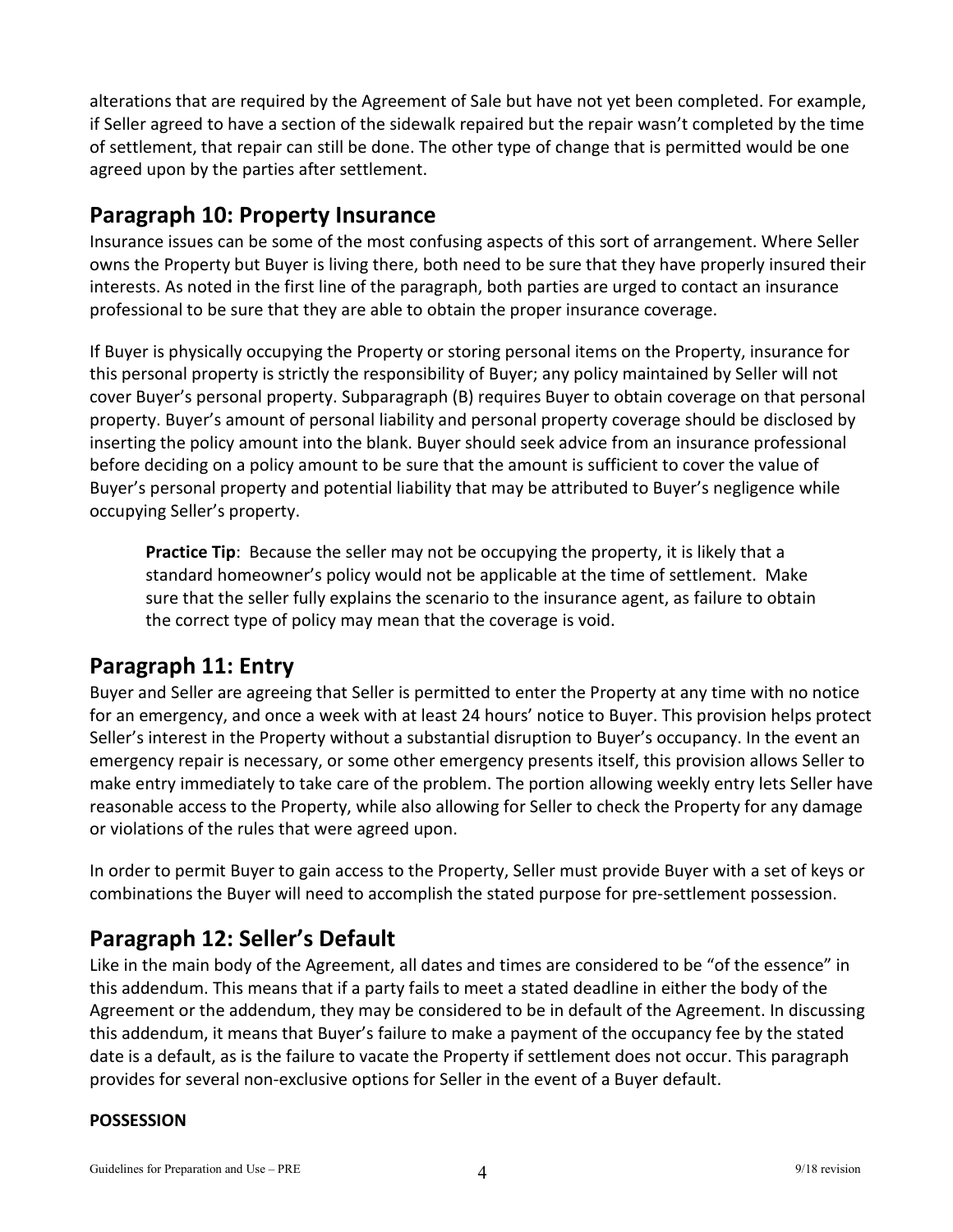In the event of a Buyer default, Buyer agrees to immediately vacate the Property and Seller is entitled to immediate possession. If Buyer refuses to leave, Seller is authorized to bring appropriate legal action without any advance notice to Buyer.

**Note**: In a traditional landlord-tenant relationship there are several steps the landlord must take before attempting to evict a tenant and secure possession of the property. Because this is not a rental situation the protections of the Landlord and Tenant Act do not apply.

#### **DEPOSIT**

If Buyer has paid a security/damage deposit as stated in Paragraph 4, Seller is entitled to retain some or all of that deposit to cover the costs of unpaid fees or damages. For example, if Buyer defaults by refusing to pay the occupancy fee and is then forced to vacate the Property, Seller could retain an amount equal to the amount of the unpaid fee for the days that Buyer actually occupied the Property. Similarly, if there was physical damage done to the Property then Seller may be able to retain enough of the deposit to pay for those damages.

**Note**: As with all other transactions involving a default, there may be damages far beyond any physical damage to the property. For example, if the buyer had been counting on receiving the occupancy fee in order to pay the mortgage for several months until he could move into the property, the buyer might claim damages in the total amount of the anticipated fees. If there is any claim to damages beyond obvious, be sure to suggest that your client seek legal counsel.

#### **LEGAL FEES**

Where Seller is forced to bring legal action to enforce the terms of the addendum, Buyer agrees to pay all legal costs including attorneys' fees and court costs.

### **Paragraph 13: Assignment**

Buyer is not permitted to allow any other person or entity to access or occupy the Property during this time by assigning the addendum to another party or by leasing the occupancy rights to the Property. If the intent is to have some other entity occupying the Property after the sale, this is best done as a direct lease from Buyer to that entity.

### **Paragraph 14: Indemnification**

This language is similar in scope and effect to the release language contained in the Agreement of Sale. In this context, the indemnification is from Buyer to Seller and to all involved brokers. Buyer agrees to indemnify Seller and all brokers against any issues that may arise from Buyer's occupancy of the Property before settlement, and agrees to pay for all related costs of Seller should Seller become involved in legal action resulting from something done by Buyer while Buyer was occupying the Property.

### **Paragraph 15: Survival**

Once the parties have settled on a property most of the obligations of the Agreement of Sale are no longer enforceable if they haven't yet been carried out. One substantial exception to this general rule is